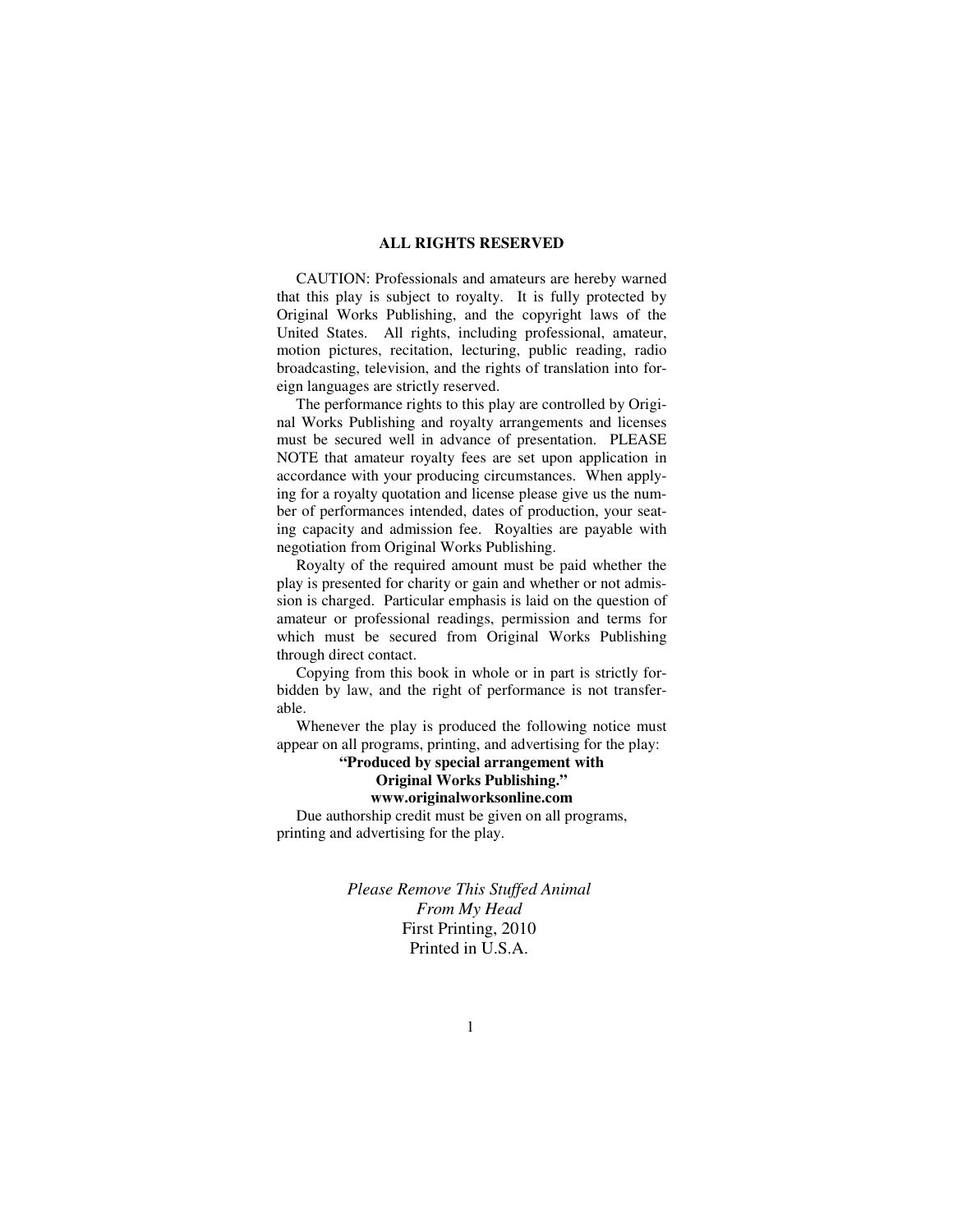### **More Great Plays From OWP**

## **Killed A Man In Reno by Robin Hack**

#### 3 Males, 1 Female

**Synopsis**: Kurt and Julie Lawry travel to Reno, Nevada for a wild weekend. The biggest little city in the world doesn't have all the glitz and glamour of Las Vegas, but it is able to offer its own "unique" activities. As soon as Kurt and Julie arrive in their room, the trusty hotel concierge is at their service, offering to get show tickets, reserve gaming tables, make dinner reservations, or let them kill a man just to watch him die. *"It is what Reno, Nevada is famous for Mr. Lawry."* 

# **Mrs. Henderson's Cat by Lia Romeo**

1 Male, 1 Female

**Synopsis:** Cats do not have nine lives. And when 10-year-old dork Bobby and 11-year-old pageant princess Christine accidentally kill the cat they are supposed to be caring for, they go on the lam to avoid their inevitable punishment. In a plot that twists and turns like a kitty headed for the bathtub, grand theft auto, petty larceny, sugar highs, pop music, and hand holding run wild.

### **Touchstone, U.S.A. or How Terrorism Brought an American Family Back Together**

### **by Paul North**

3 Males, 3 Females

some play multiple roles

**Synopsis:** Billy converted to Islam causing his parents to think he's a terrorist; now the only solution is for the ghost of Billy's older sister, Liberty, to come back and set things right again. A look at the American family and all its dysfunction.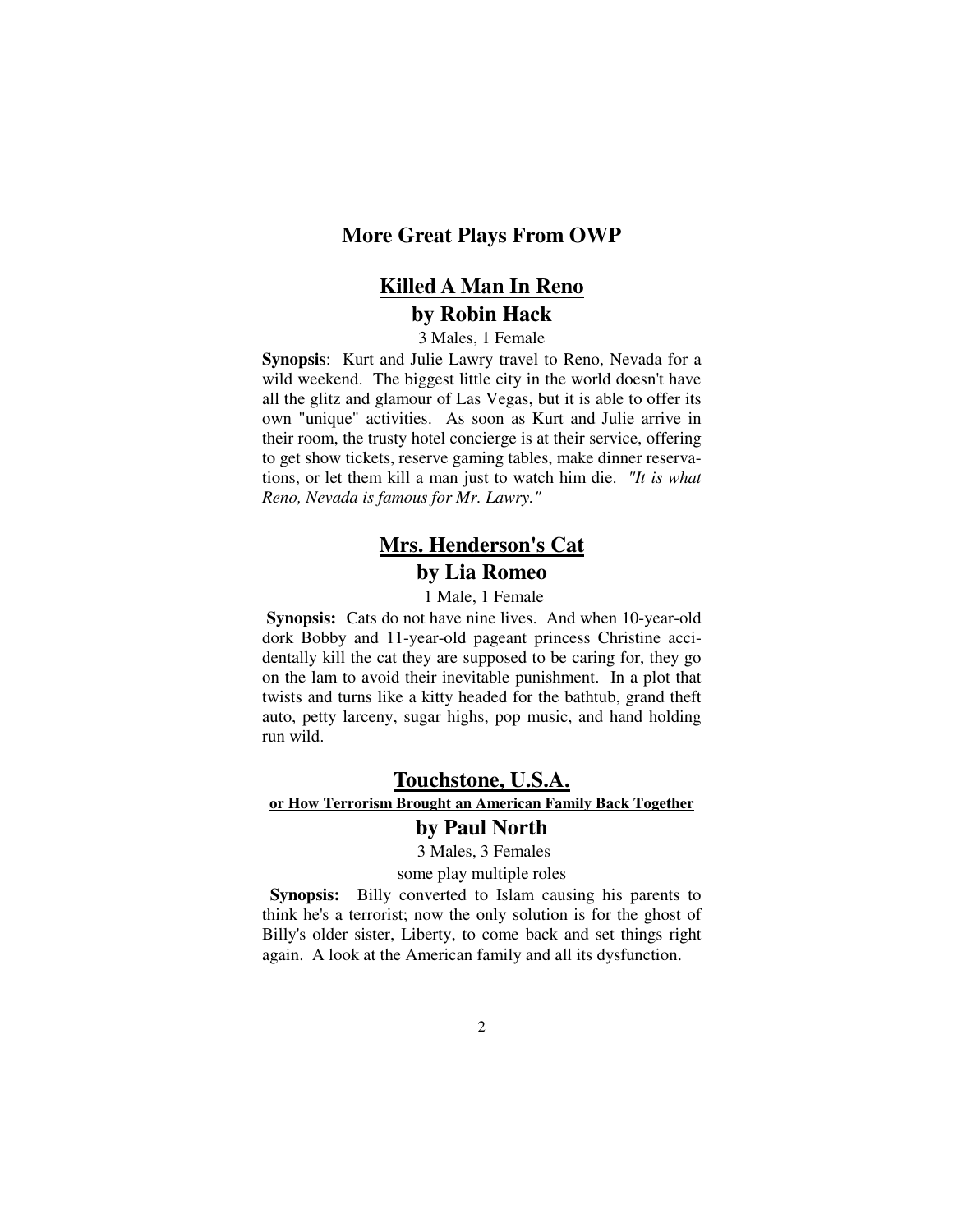# **Please Remove This Stuffed Animal From My Head**

A one act play by Crystal Jackson

For Mason. Meet you at the coast. (P.S. DLR-era Van Halen was way better.)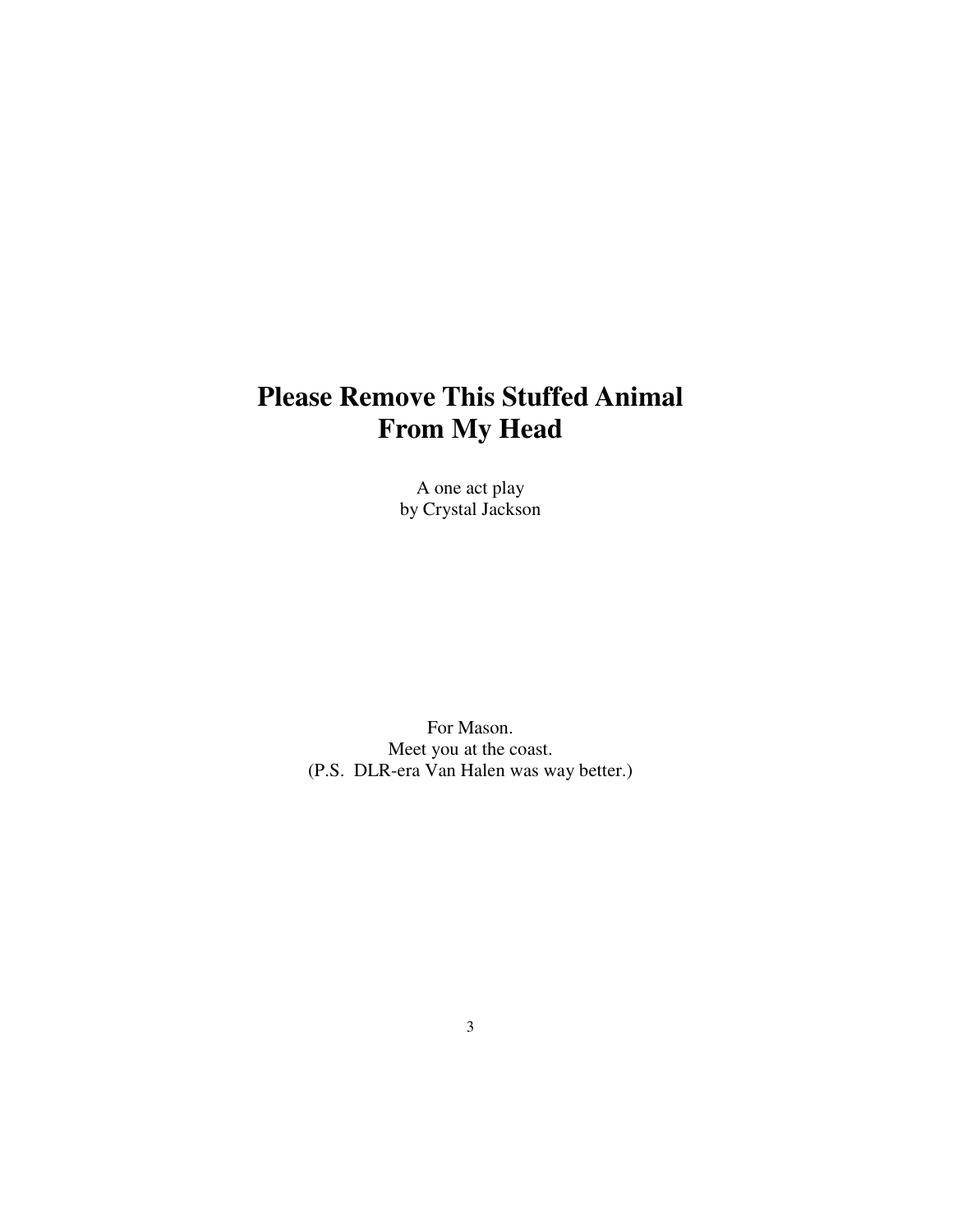*Please Remove This Stuffed Animal From My Head* was originally commissioned and presented by DiverseWorks in Houston, Texas on April 3, 2006 for Monday Night Footfall. The production was directed by the playwright; the stage manager was Dennis Draper; the evening was curated by Amy Steele Wernig.

The cast was as follows:

| <b>MAN</b>   | Robert McMillan |
|--------------|-----------------|
| PHIL.        | Nelson Heggen   |
| <b>JERRY</b> | Ben Mowbray     |
| <b>WOMAN</b> | Julia Traber    |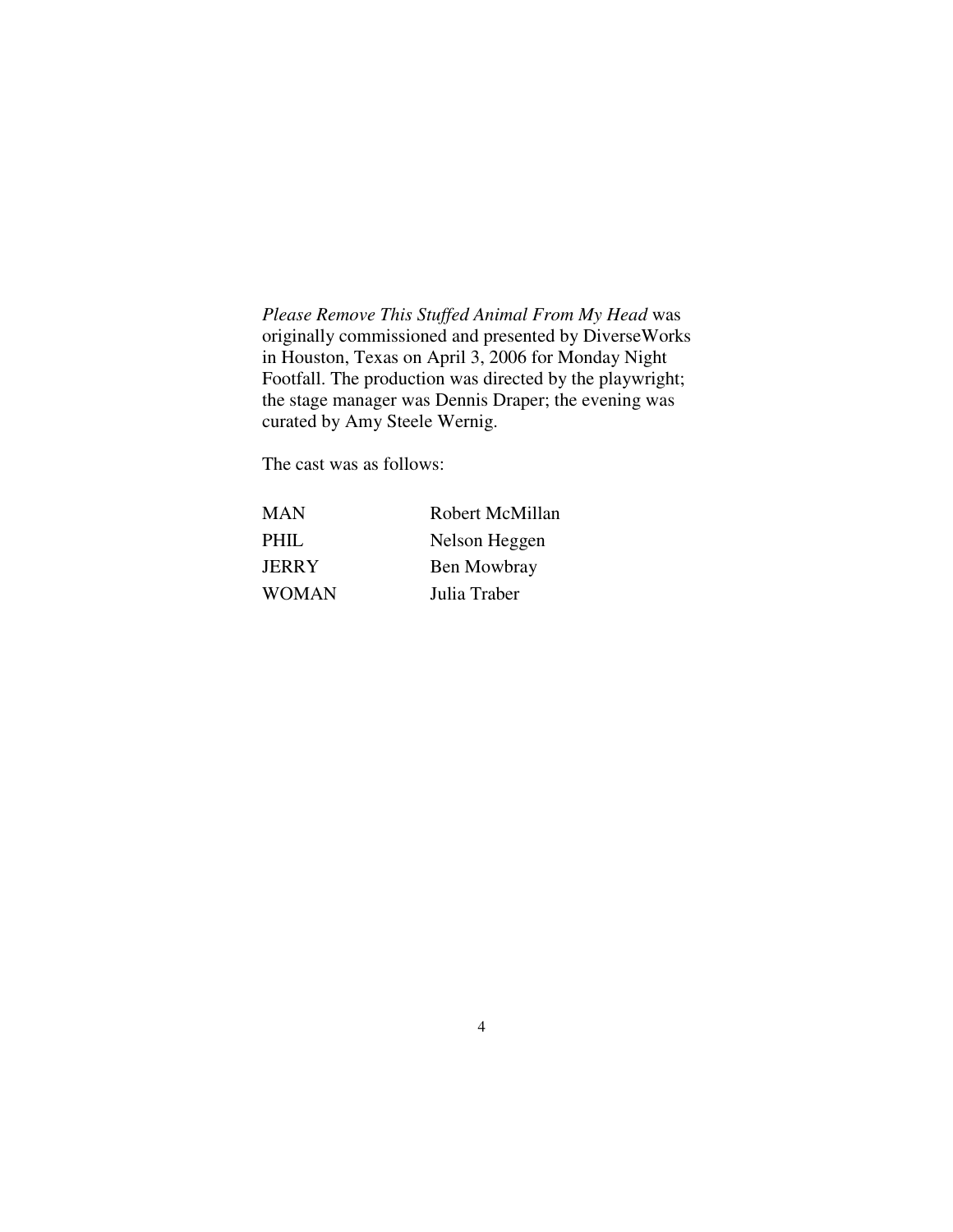### **Characters**

MAN - Late 20s, wearing a smallish stuffed lion on his head. Semi-rebel.

PHIL - 50s, wearing a large stuffed frog on his head. Biblethumper.

JERRY - Mid 30s, wearing a medium-sized stuffed animal on his head. Bureaucrat.

WOMAN - Age irrelevant, wearing no stuffed animal on her head. "The Woman."

### **Place**

A gray office in a nondescript office building in a large city.

### **Time**

The near present. Kind of.

**[Please note: This is not a farce.]**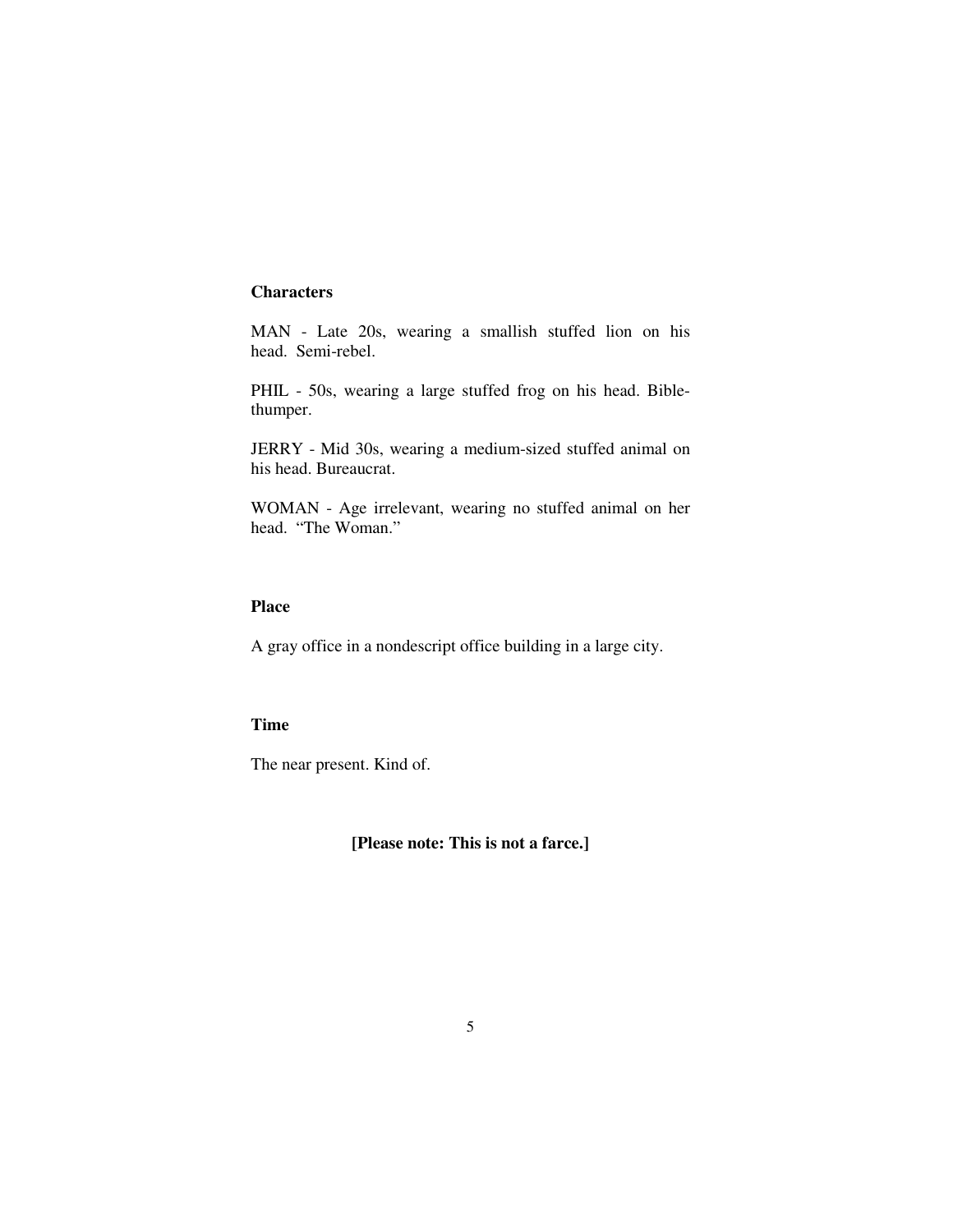#### **Please Remove This Stuffed Animal From My Head**

*[Lights up on Man, who has a small stuffed lion attached to the top of his head. Phil and Jerry, who are elevated, also have stuffed animals stuck to their heads. The specific type of animal does not matter for Jerry, though it should be comical in some way. Phil should have a large stuffed frog on his head.]* 

**JERRY** 

*(not looking up from his files)* Would you like to take a seat?

*[Man looks around for a chair. There is none.]* 

PHIL

I guess we don't have a chair for you. Sorry about that.

 MAN That's fine. I'm hoping I won't be here long.

**JERRY** 

And what is the purpose of your visit?

MAN

*(pointing to the stuffed animal on his head)* I'd like to get this removed, please.

**JERRY** 

*(still not looking up)* You'd like what removed?

 MAN The stuffed animal that's on my head.

### PHIL

It's a lion.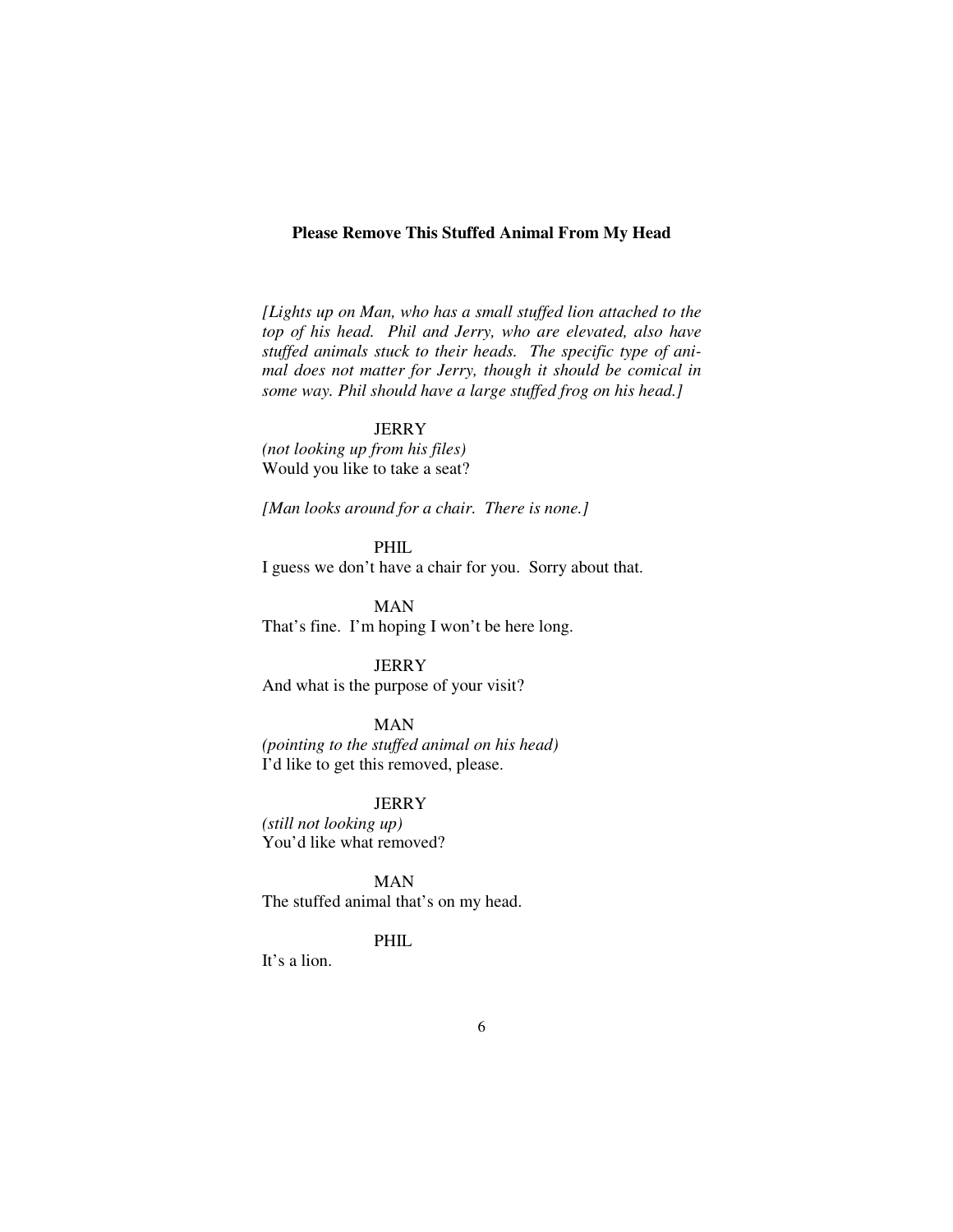I'd like the stuffed *lion* removed from my head. How soon can I get it done?

#### JERRY

Let's not get ahead of ourselves. We have a lot of questions that need to be answered before we discuss removal.

#### PHIL

Why don't you tell us why you'd like to undergo such a painful operation to remove something that's sooooo cute and cuddly?

#### MAN

Because I'm really not interested in having a stuffed animal on my head.

### **JERRY**

Before we move any further, I'm under obligation to tell you that the removal procedure is potentially life-threatening.

#### MAN

I've read the studies. It's only life-threatening if you attempt it yourself.

#### **JERRY**

Have you attempted it yourself?

#### MAN

Of course not. I don't want to go to jail.

#### PHIL

We don't want you to go to jail either. We just want to talk things out, give you your options, like that.

#### MAN

I know my options. I can either keep the stuffed animal on my head or I can have it removed.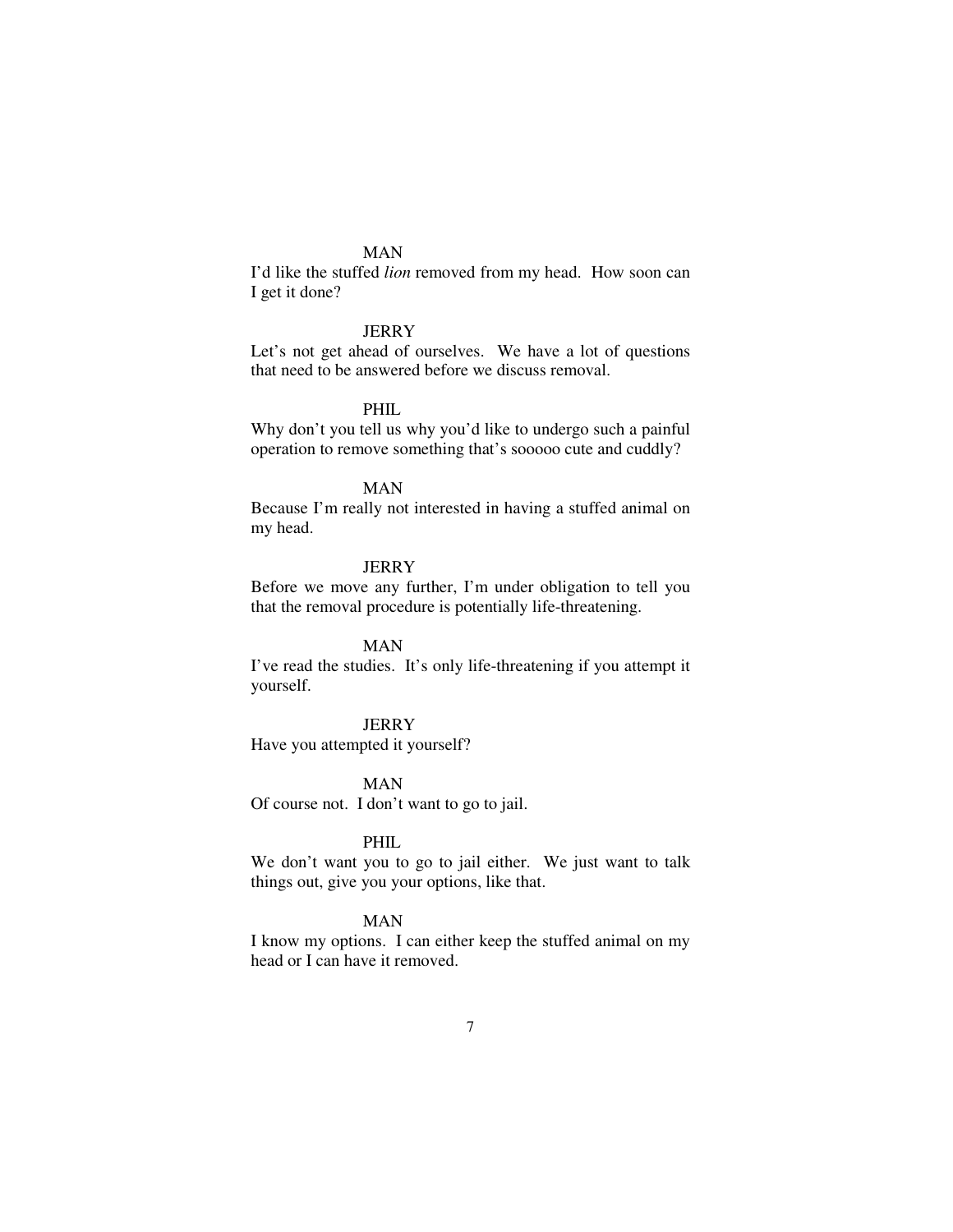### PHIL.

Sounds like someone did their homework.

### MAN

I was in the lobby for fifteen hours. I read the one brochure you offer over and over again.

#### **JERRY**

I'm sorry if you found the wait to be a bit lengthy. We like to take our time with these judgments, even if some of you are capricious in your decision to be here. We believe in doing things by the book.

### MAN

I do things by the book. That's why I'm here. And I didn't mean to complain. I'm just really thirsty and tired and my feet hurt.

 PHIL Poor thing. Would you like some water?

### MAN

That would be nice.

*[Phil looks in desk for water. Out of habit, Phil supports his neck with one hand to counterbalance the effects of having had a larger-than-average stuffed animal on his head for so many years.]* 

#### PHIL

I guess we don't have any water. Sorry about that.

#### MAN

Thanks anyway. Looks like you're having a hard time there.

#### PHIL

No I'm not. Feelin' fine.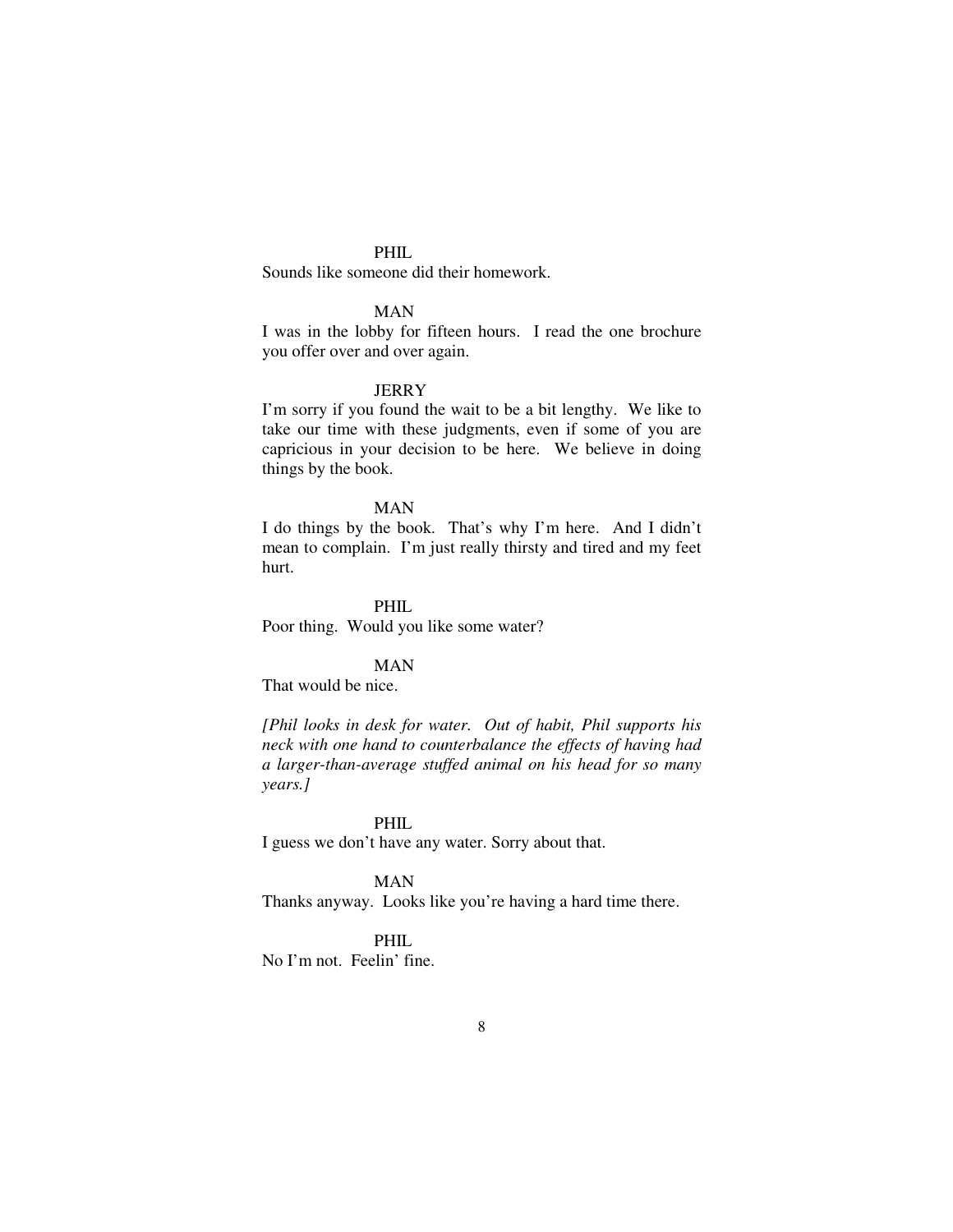It looks like your neck hurts.

### PHIL

It's an old army injury. Has nothing to do with Mr. Froggles, if that's what you're suggesting.

#### MAN

Must be hard to sleep with such a large stuffed animal on your head.

#### PHIL

It's not hard at all. In fact, I don't even need a pillow. Quite comfortable.

### **JERRY**

We're here to talk about *your* stuffed animal.

### PHIL

It looks like you.

#### **JERRY**

Tell us why you want the animal removed from your head.

### MAN

I've just never had an interest in having a stuffed animal on my head. I don't know what else to say. It's simple, really.

#### **JERRY**

It's simple? You're willing to undergo a potentially lifethreatening procedure to remove a stuffed animal from your head, and you call it simple?

### PHIL

*(touching his very large stuffed animal)* And he's such a manageable size.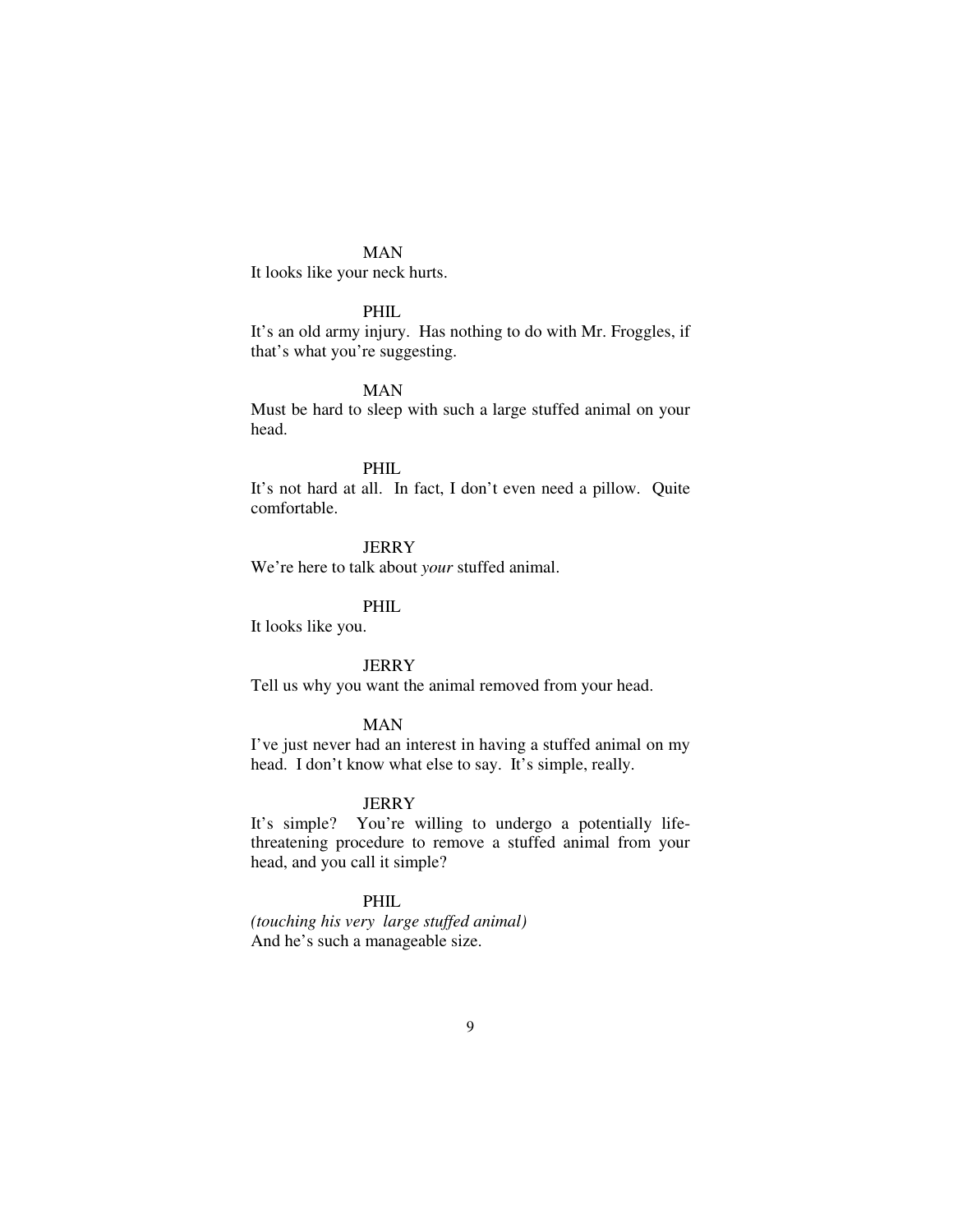I don't care how manageable he, *it*, is and I don't care how lifethreatening the procedure is. I don't want to have this thing on my head for the rest of my life. It gives me a headache.

### **JERRY**

Have you spoken with someone who's undergone this potentially life-threatening procedure?

MAN

I don't know anyone who's done it.

#### PHIL

You don't? We always assumed you all hung out together to discuss your hatred of little stuffed animals.

#### MAN

I don't hate little stuffed animals unless they're on my head. And I don't know anyone who's done it because I think most people are intimidated by the large amount of hoops one must go through to get the procedure approved

### **JERRY**

*(interrupting) Potentially* life-threatening procedure.

#### MAN

The *potentially* life-threatening procedure approved, so there aren't a lot of them out there. Almost like it's some sort of a, uh, deterrent. *(with less bravado)* To have to do all these things in order to get approval. *(quiet)* For the procedure.

#### PHIL

It'll take a while for your hair to grow back in that spot.

### MAN

I'll wear a hat.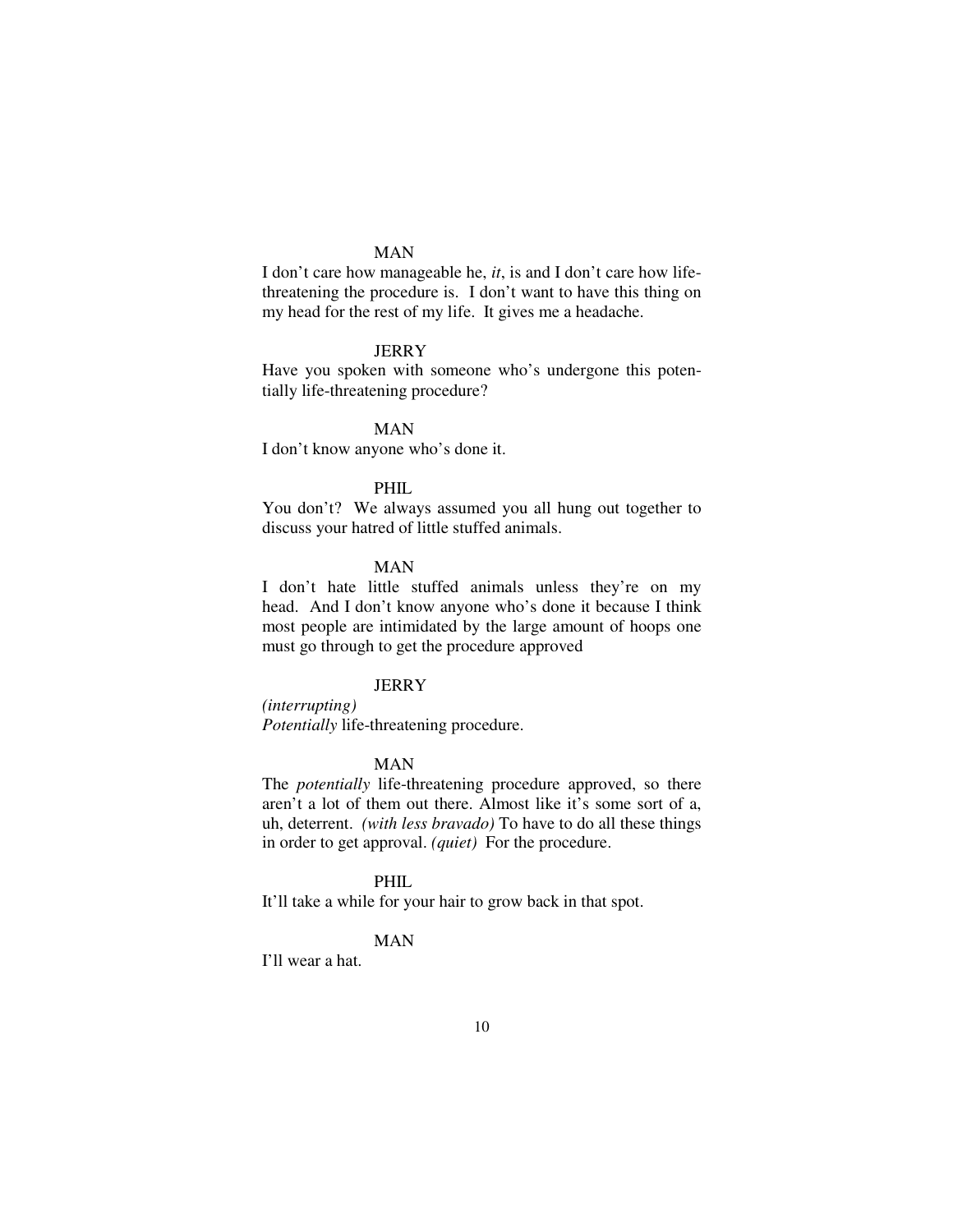PHIL Some report a crushing sense of loss after removal.

 MAN I'll cry myself to sleep.

 PHIL Your ability to have sexual relations may diminish.

 MAN Then I'll become a brilliant conversationalist.

 PHIL Is there a special someone in your life?

 MAN Does that make a difference?

**JERRY** Please just answer the questions you are asked.

 MAN I'm seeing someone.

 PHIL And what does she think about your little furry friend?

*[Man looks down at his crotch. Phil points at his head.]* 

 MAN She's happy with whatever I decide.

 PHIL How accommodating of her. But surely she has an opinion.

 MAN This is really my decision.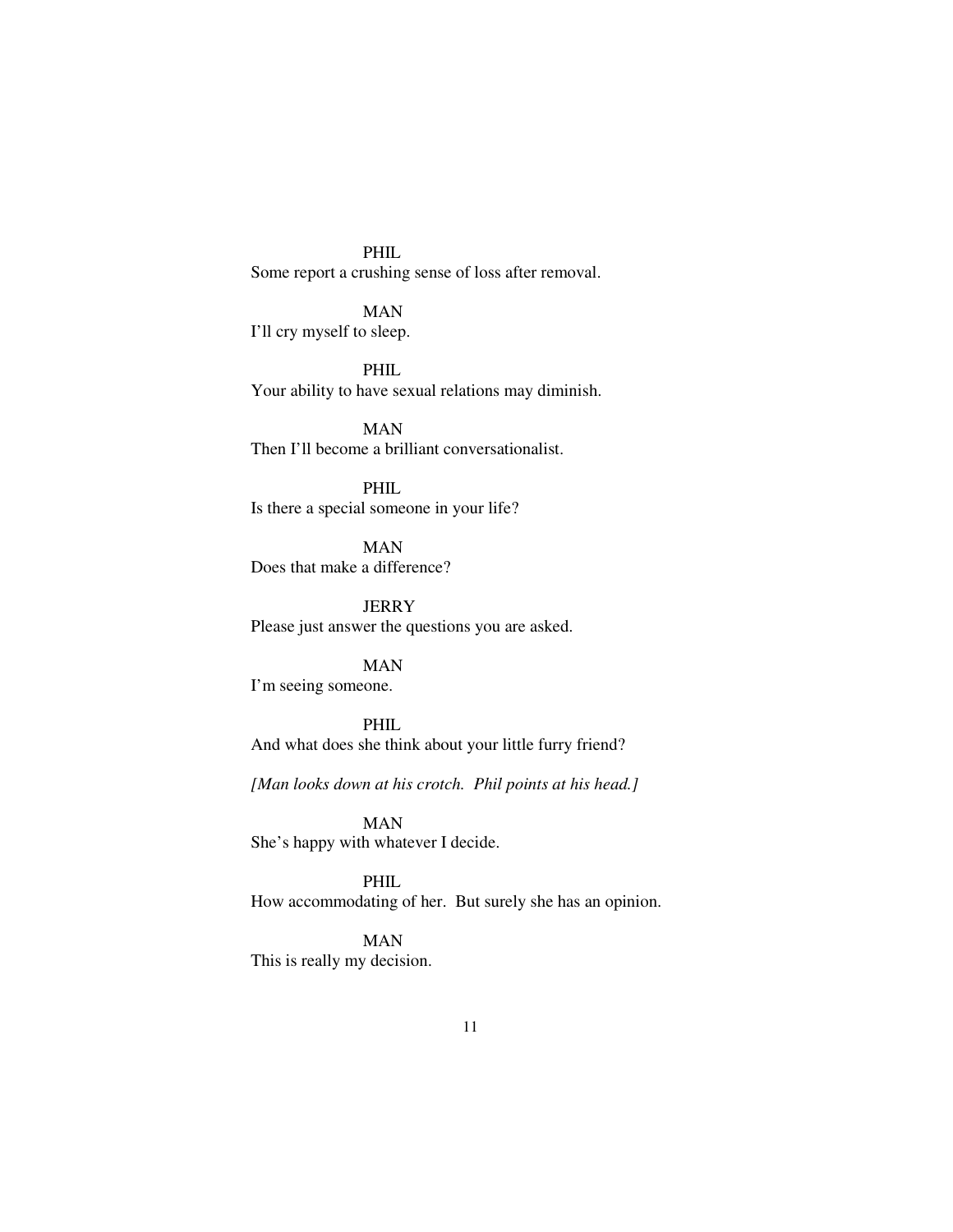### **JERRY**

Don't you think the person you're sharing your life with should have some say in what you do?

### MAN

No, I don't. It's *my* head.

### PHIL

Many women find men who lack a stuffed animal on their heads to be less attractive, less masculine than other men.

#### MAN

She'll love me regardless. We don't have a superficial relationship.

#### **JERRY**

And if she all of a sudden got really fat, I guess you're saying you'd still be with her?

 MAN She's really fat now, and I'm still with her.

#### **JERRY**

How open minded of you.

### PHIL.

Why do you hate stuffed animals?

#### MAN

I don't hate stuffed animals. I just hate having something stuck to my head. It's hot and my scalp itches.

#### PHIL

Have you thought that maybe there's a bigger reason for the appearance of your little friend?

### MAN

I hope I'm here to do more with my life than be a man-sized hemorrhoid on the ass of a stuffed lion.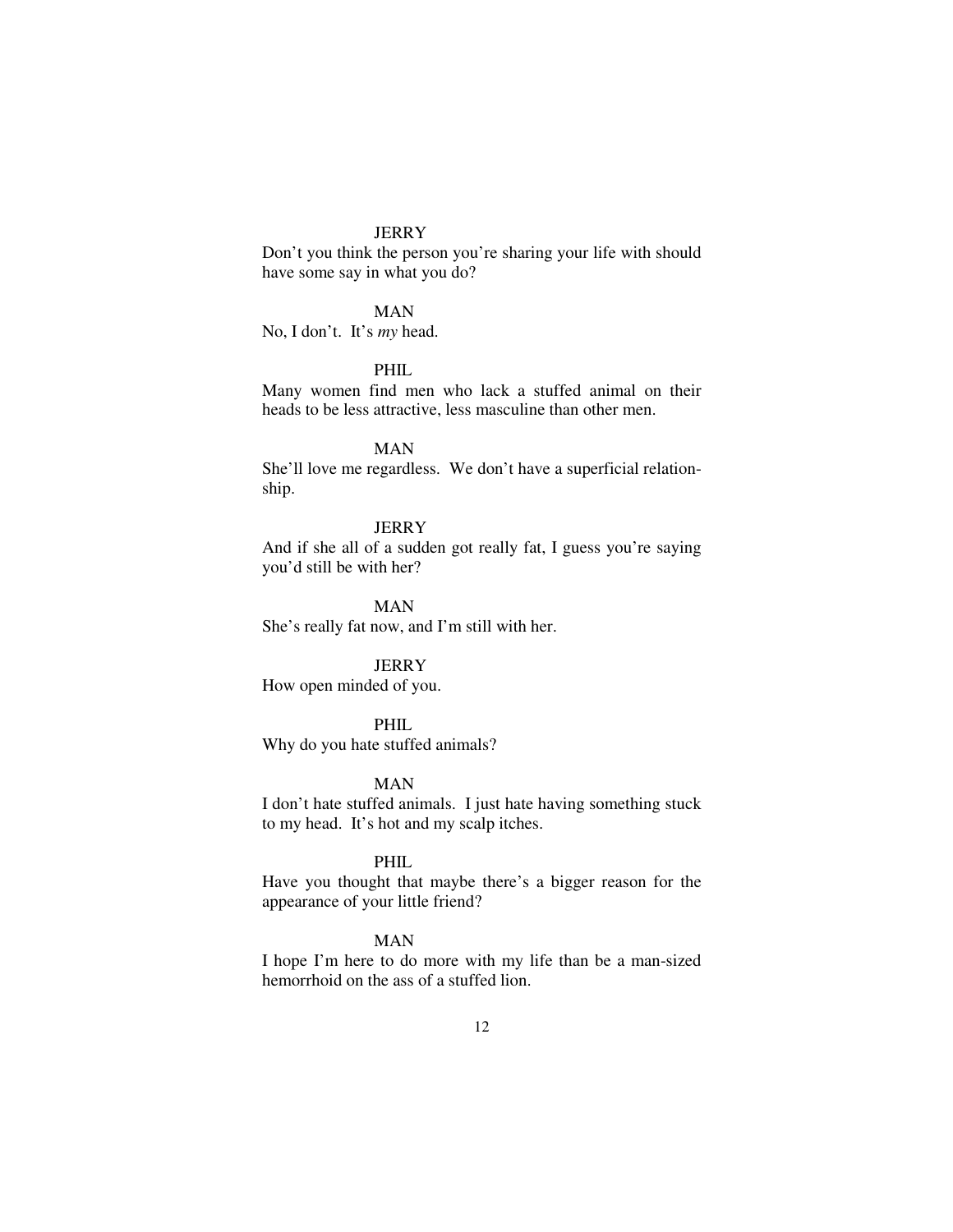### PHIL.

Such language.

### **JERRY**

While it is not exactly illegal to have the animal removed, you do need a compelling reason to do so. Do you have a compelling reason?

MAN

Isn't the fact that I want to have it removed reason enough?

#### **JERRY**

No.

### PHIL

Just "wanting" it gone is not a reason. It's a passing fancy. That's why we recommend the two-month waiting period.

*[Jerry begins flipping through a file full of paper.]* 

#### **JERRY**

I see from your file that you've only waited seven weeks.

### MAN

Seven weeks and fifteen hours. *(looks at watch)* And seven minutes.

**JERRY** 

We recommend eight weeks.

#### MAN

This was the only appointment open for the next month and a half.

#### **JERRY**

But we recommend eight weeks.